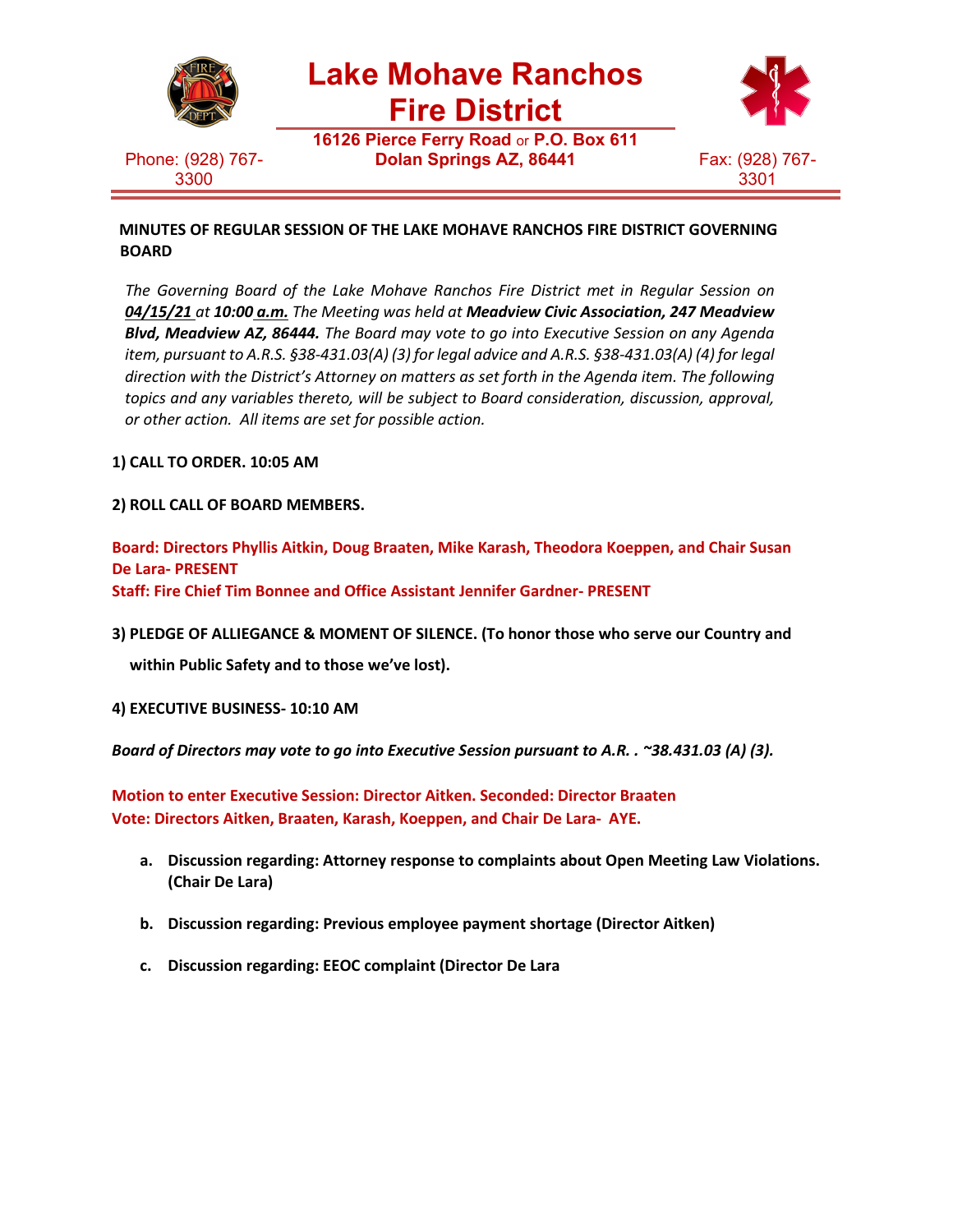#### **REGULAR BUSINESS**

**Motion to reconvene after short recess after Executive Business: Director Braaten. Seconded: Director Aitken**

**Vote: Directors Aitken, Braaten, Karash, Koeppen, and Chair De Lara- AYE.**

#### **5) MINUTES- 11:21 AM**

#### **03/18/21 Minutes review:**

Director Aitken noted the incorrect spelling of her name. Director Braaten suggested clearer language to use in the 02/18/21 Minutes review portion under item 5.

**Motion to approve minutes with corrections: Director Aitken. Seconded: Director Koeppen Vote: Directors Aitken, Braaten, Karash, Koeppen, and Chair De Lara- AYE.**

## **6) FINANCIALS – GABE BULDRA OF JAMES VINCENT GROUP PRESENTATION 11:30 AM**

#### **Report:**

Gabe Buldra noted that for the month of March, the Fire District was over budget in a few areas due to facility maintenance and repairs. However, personnel was under budget. Currently, the District is 131K under budget for the year.

Chair De Lara inquired about how competitive the Fire District is when it comes to pay, and mentioned Peach Springs is currently offering a higher wage. Buldra responded that the District is currently not very competitive.

The option of offering one-time bonuses was discussed. Buldra expressed this as an alternative to permanent pay raises for compensation since it would not create long term liability for the District.

Director Koeppen asked why Ambulance Receivable was down 20K from last year. Buldra said that it is something that is recorded at the end of the fiscal year.

Director Koeppen inquired about how well the new collection agency is doing. Chair De Lara said that the attorney added an addendum to the contract with the collection agency, and they have now started working with the District. Currently, they have not been collecting long enough to see much progress.

Director Braaten asked that with reduced tourism, would revenue to the District drop? Fire Chief Bonnee said that there were 157 more calls this year than this time last year, including 68% higher call volume from Kingman.

Buldra explained the process for the projected budget for the 2021-2022 fiscal year. There will be a tentative adoption at next month's board meeting, then it will be posted to the public. After which there

**Version**: 1 **Page** | 2 **DC#: Updated:** 4/19/2021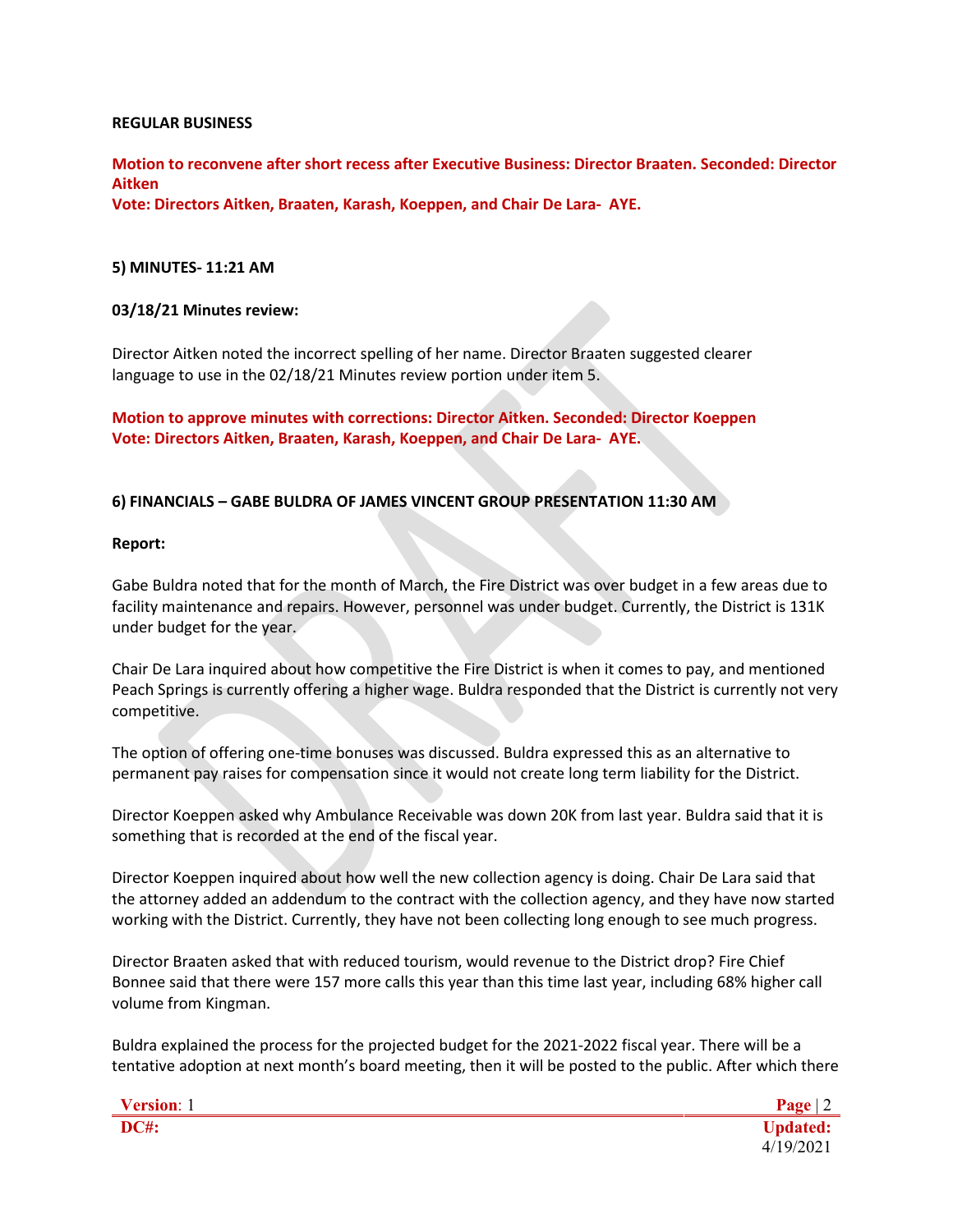will be an official adoption.

In the 2021-2022 fiscal year, Buldra believes that there can be an increase in ambulance service revenue. Also, Wildland revenue can be increased.

Chair De Lara asked for suggestions on how to use Wildland funds. Buldra responded that whatever needs to be spent for that purpose can be brought before the board and allocated as needed. Director Braaten then asked if part of those funds could be used for bringing in more personnel, and Buldra responded that it can, but only temporary.

Director Braaten brought up using Wildland Funds for bonuses. Buldra confirmed that it can be used as such, however it cannot cover volunteers.

Grants were discussed, of which the dollar amount was brought down from the last fiscal year. Buldra mentioned that the Board can still accept larger grants, however the Board will then have to adopt an amended budget.

Fire Chief Bonnee mentioned that there are two grants waiting for new equipment to arrive, which will happen within the next couple weeks. Grants for new trucks will be a part of next year's budget.

Buldra discussed the budget for personnel. It will cover 6 full-time suppression employees, the fire chief, and part-time office support. There will be enough coverage for overtime and to staff Station 43 for up to 20 days a month, as well as a 50 cent increase to pay for full-time suppression staff.

There are also increases in the proposed budget to liability insurance, pension contribution, utilities, station supplies, EMS supplies, and repair maintenance.

Chair De Lara asked for recommendations on a new auditor. Gabe agreed, and said an auditor should be selected no later than August or September. This was noted as a future Agenda item.

There was a discussion about Workers' Compensation. Due to a proposed Arizona bill that extends the number of cancers covered under Workers' Compensation and strengthens existing law, the number of insurance companies offering Workers' Compensation to firefighters has dropped. Currently, there are two companies that offer coverage.

Securis is offering a Workers' Comp pool, and Buldra confirmed that our current rate is good. Director Braaten asked if this was a mutual fund pool, where the policy holders are also the owners. Buldra said that yes, this is the case. It was also noted that volunteers are also covered by the pool.

Director De Lara recommended bringing in a representative

**Motion to approve financials: Director Karash. Seconded: Director Aitken**

**Vote: Directors Aitken, Braaten, Karash, Koeppen, and Chair De Lara- AYE.**

A future agenda item was noted for the tentative adoption of the 2021/2011 fiscal year budget, which has to be published at 3 posting sites and the website.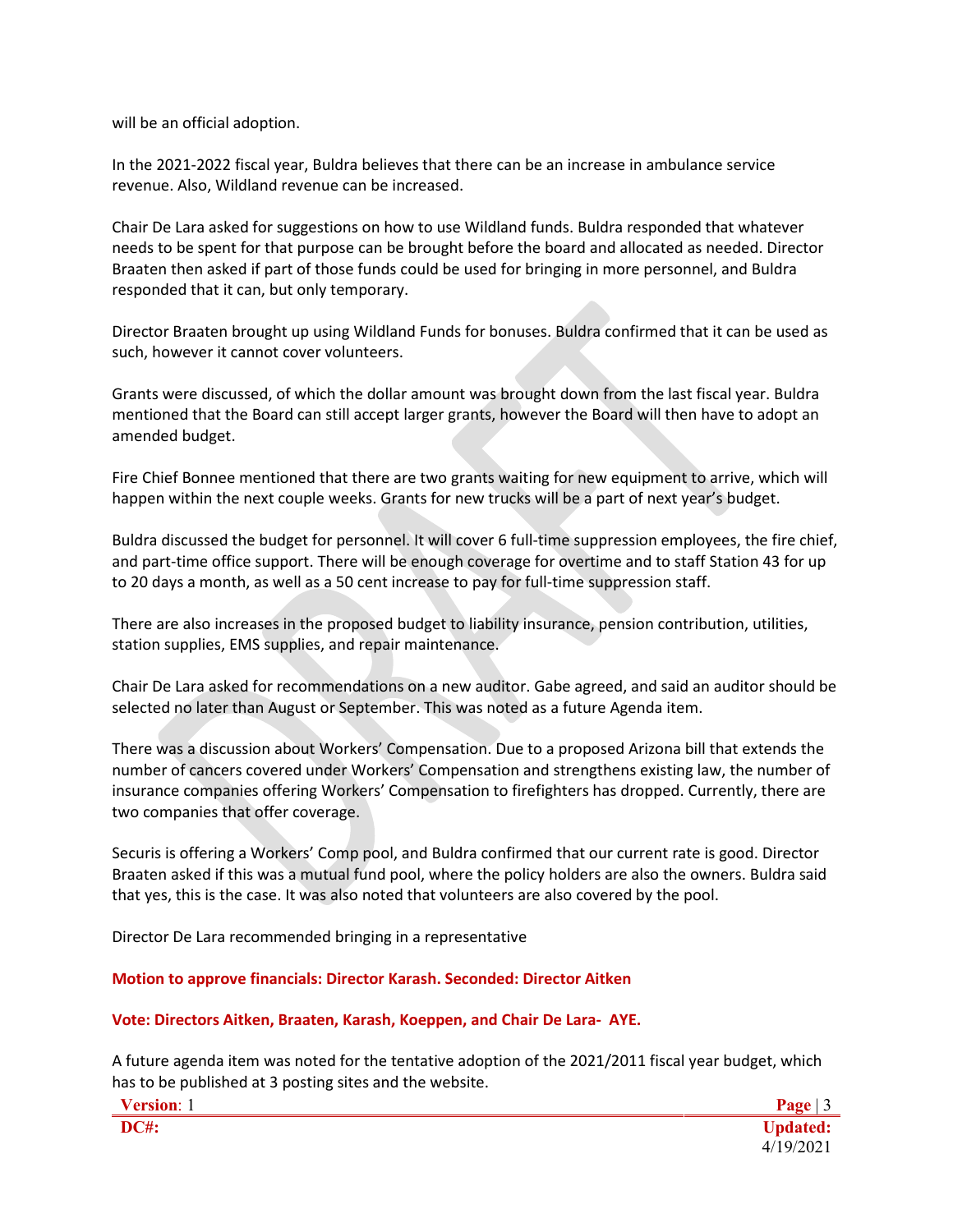## **7) CHIEF'S REPORT 12:47 AM**

### **Run Report:**

Amr Transports: 1 Med Calls: 57 Dolan Transports: 34 Dolan Refusals: 5 Dolan Public Assists: 4 Fire Calls:19 Mutual Aid calls: 0 HWY-93 Calls: 19 Meadview calls: 11 Meadview transports: 6 Meadview Refusals: 3 Meadview Public Assists: 2 Meadview coverage days: 15

#### **Incidents:**

Fire Chief Bonnee noted a sharp increase in motor vehicle accidents in the month of March compared to this time last year. There has also been an increase in fatalities, due to either accidents or medical calls. Fire Chief Bonnee stated that he does respond to calls himself, and discussed a previous incident where it took three hours to respond to a medical call. The reason was because the fire department was already on two calls, and no resources could be spared.

## **Meetings/Conferences/Trainings:**

3/15, there was a MCFOA meeting via Zoom. They are looking to start meetings in person again in May.

## **District Properties:**

Garage doors have been ordered for both Stations 41 and 43, with expected delivery at the end of May. The awning that had blown off of the front entryway of Station 41 had been rebuilt.

Director Aitken asked if insurance was billed for the awning, and Fire Chief Bonnee replied no. The cost of replacing the awning did not reach the deductible.

There was discussion about what repairs and upgrades were being done to Station 43. It is the intention to set up a proper office in the building, and work is being done to make that happen.

Chair De Lara had a question about how Station 43 responds to ambulance calls when there is only one person manning it. Fire Chief Bonnee responded that it is always a medic on duty. He also mentioned that he schedules someone to man Station 43 as call volume dictates. 82% of Meadview calls over the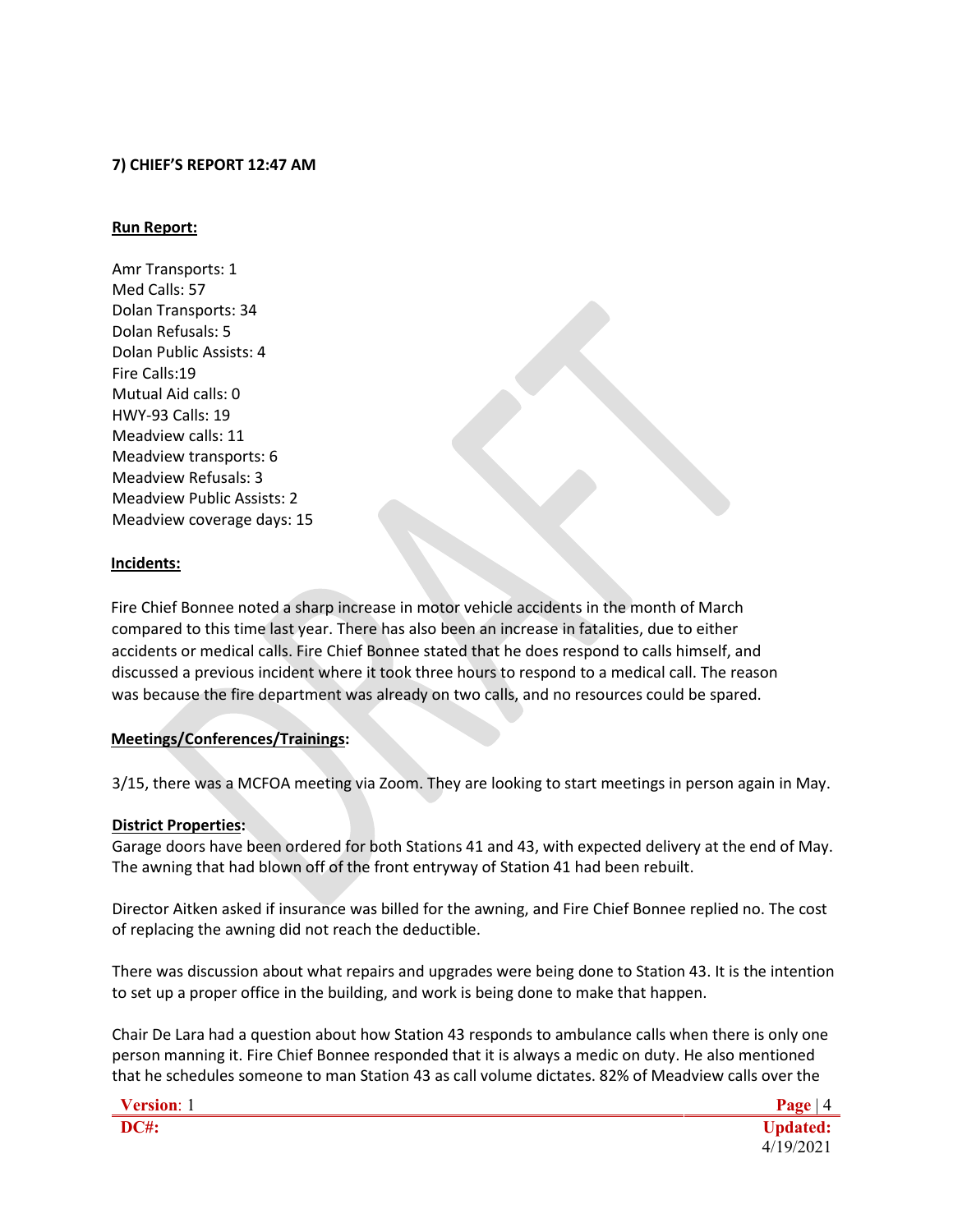last seven months have occurred on Fridays.

Director Koeppen mentioned that there was a discussion about volunteers becoming drivers. Fire Chief Bonnee expanded on this point by explaining that volunteer drivers, called EMRs (Emergency Medical Responders), can only drive and nothing else. They may transport to helicopter landing zones within our CON (Certificate of Necessity) or to the bounds of our CON and no further.

## **District Vehicles:**

Ambulance R 415 had two blowouts and had four new tires put on the rear. Ambulance 1161 was placed on public auction and sold for \$6,350. The district is obtaining two new vehicles, a Type-3 engine and a Type-6 brush truck. An old 1992 Ford has been repaired and is going to be used as a brush truck at Station 43.

# **Projects in the Works:**

Personnel are undergoing training for Wildland qualifications. They will be finished at the end of April.

Fire Chief Bonnee has been in contact with business owners on Highway 93 to obtain contracts for fire coverage. So far, one business owner has agreed. Details are still being collected to be sent to the Attorney. The Fire Chief stated that the Fire District has the right to decline to respond to fire calls outside of the District.

For burn permits, they may be obtained 7 days a week given there are personnel present at Station 41.

Director Braaten asked if there was a plan to put admin staff at Station 43 at least once a week. Fire Chief Bonnee responded that it is a goal, however we are still in the process of cleaning up office operations at Station 41.

# **8) TECHNICAL COMMITTEE REPORT (Director Braaten) 1:22 PM**

The Technical Committee met on April 12<sup>th</sup>, 2021.

The Policies Update Task Force had completed their project and that task force has been dissolved.

the Website and Communities Task Force: The Technical Committee voted to dissolve the website portion of the Task Force and leave the Community Outreach portion intact.

Fair-Funding Task Force: Ellen-Rey Bower and Walt Kiffer determined the biggest discrepancy (\$100K) in their calculations from data received from the County Assessor and Treasurer was due to a transcription error. The rest (40-50K) was due to imprecise borders for the Fire District in Meadview. The Assessor's office sent data based on estimated properties, and the Treasurer's data was from what was actually taxed. The Committee discussed the need of expanding the tax base for the Fire District.

New volunteer Zachary Valentine-Flora suggested a "bake off" or cookout for fundraising purposes and to offer education to the public. It was also suggested that signs are made to help recruit Community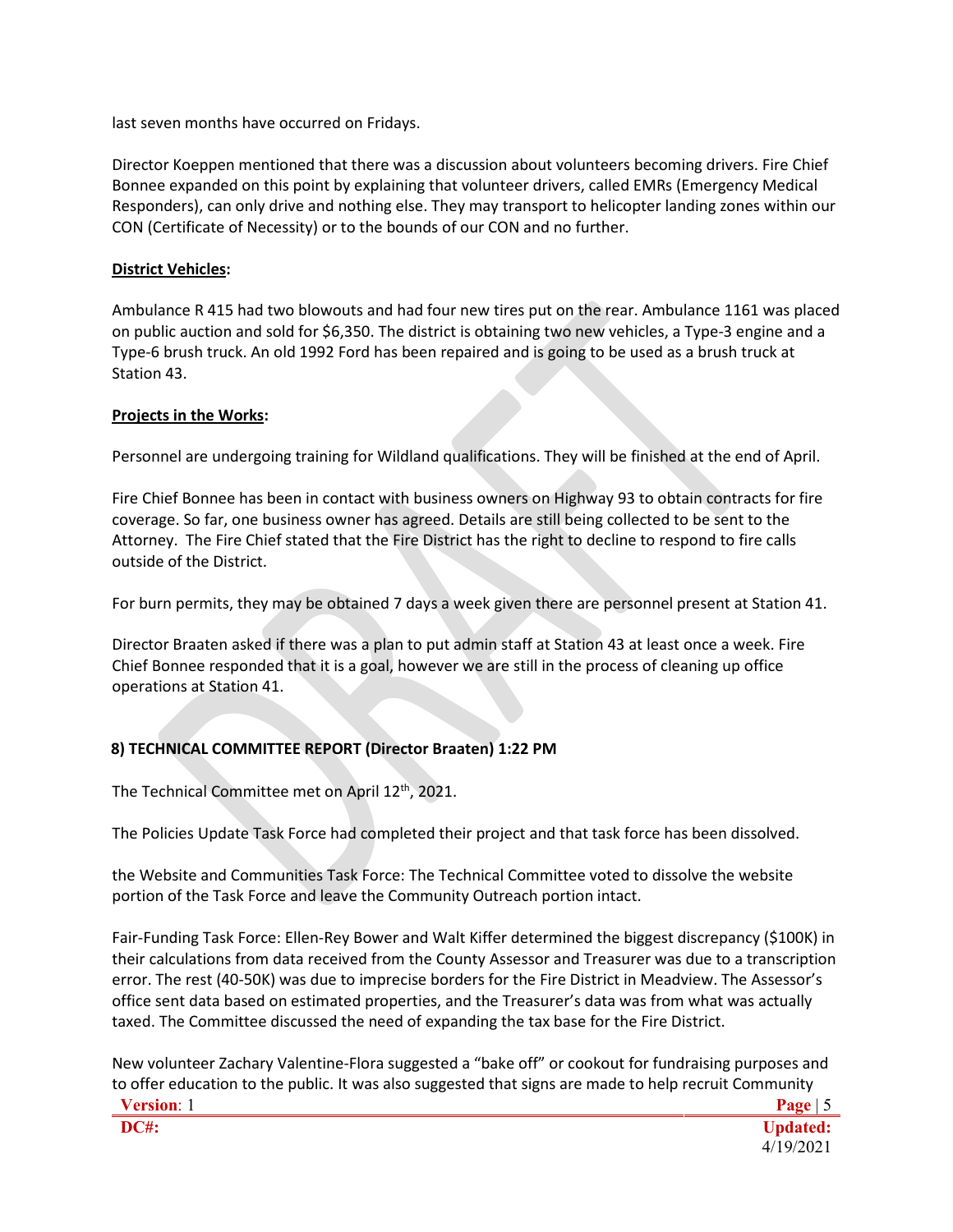Outreach Task Force members in the Meadview area. Douglas Braaten will contact Meadview C.O.M. and the Neighborhood Watch to set up a presentation to get support for funding efforts.

The Communications Task Force is now closed down since the only volunteer, Jay Fleming, resigned.

Attendee Randy Stults was asked to volunteer on the Committee. He presented ideas such as a 40-hour work week for staff Monday through Friday, and volunteers the rest of the time.

Larry Tennant had several suggestions on the minutes. He insisted that we were out of compliance in several areas in the policy manual. Fire Chief Bonnee requested this information. The Fire Chief says that Tennant was going off of the old policy manual, and the new one that the Chief is bringing to the board is covered by statute.

Director Braaten expressed a question about the number of Board members that can be a part of committees. Director Aitken and Chair De Lara explained that per policy, only two Board members may be members of a committee. Director De Lara suggested he send his questions to the attorney.

## **9) REGULAR SESSION 1:30 PM**

**a. Discussion and possible action regarding: Attorney response to complaints about Open Meeting Law Violations. (Chair De Lara)**

The attorney was consulted on this issue. He requested more information to submit to the Attorney General. When everything has been sent, and the District has received a response, the information will then be made public.

Chair De Lara noted that she believes that the response that was generated is already adequate.

**Motion for the Office Assistant to send meeting minutes, correct spellings of all Board Members' names, and email addresses to Attorney. Also, When Board Members receive the Oath, they need to be notarized and sent to attorney immediately via email, with the Office Assistant CC'd: Chair De Lara. Seconded: Director Aitken**

**Vote: Directors Aitken, Braaten, Karash, and Chair De Lara- AYE. Abstained: Director Koeppen**

**b. Discussion and possible action regarding: Previous employee reimbursement and/or shortage. (Director Aitken)**

**Motion to send all applicable documentation requested to the Attorney and to table further discussion for a future meeting: Director Aitken. Seconded: Chair De Lara**

**Vote: Directors Aitken, Braaten, Karash, Koeppen, and Chair De Lara- AYE.**

| Version: 1  | Page $ 6$       |
|-------------|-----------------|
| <b>DC#:</b> | <b>Updated:</b> |
|             | 4/19/2021       |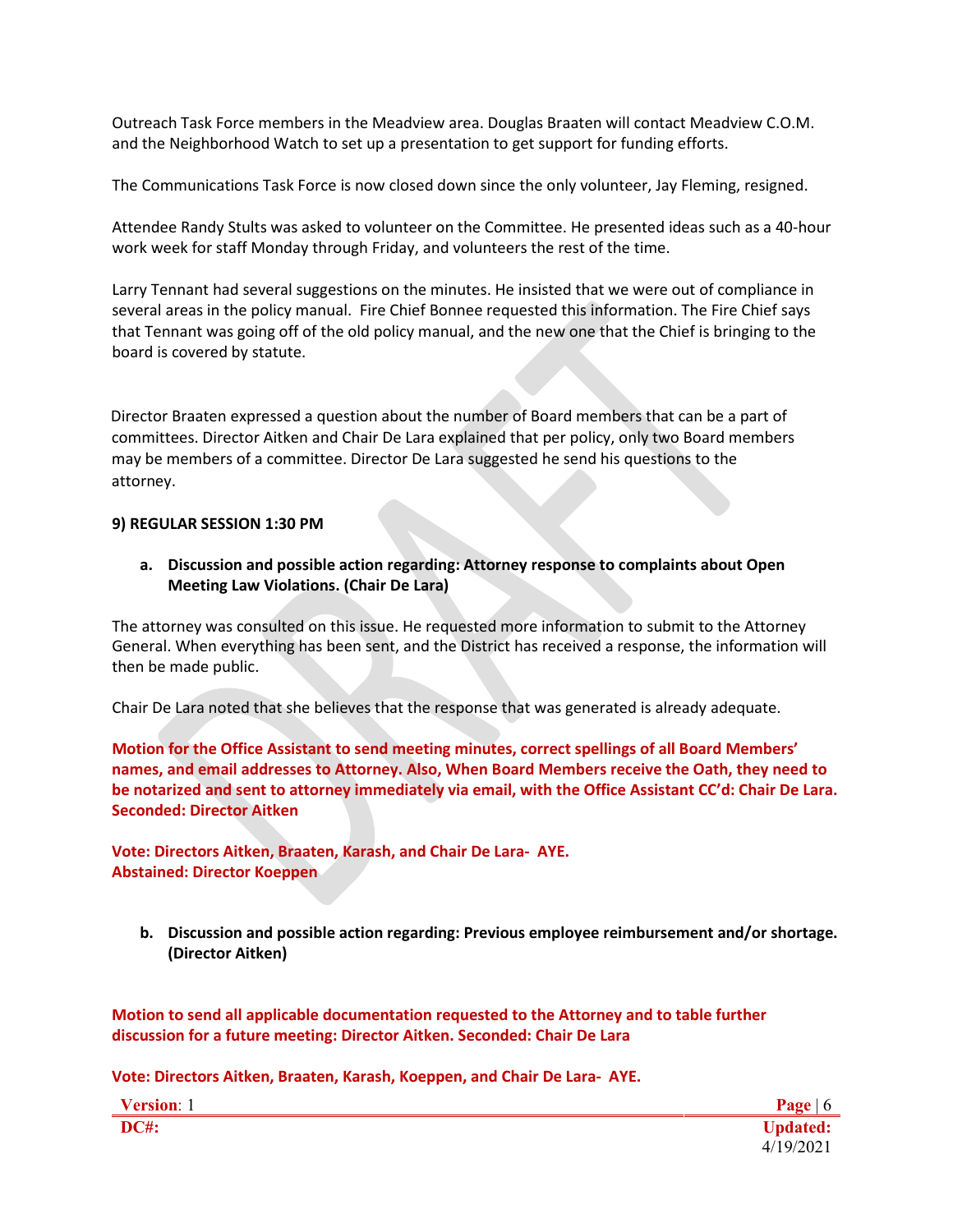# **c. Discussion and possible action regarding: Cameras for security and surveillance at Stations 41 and 43 (Fire Chief Bonnee)**

Fire Chief Bonnee expressed concern about the lack of security at LMRFD fire stations. He suggested putting up cameras on the exterior of the buildings with monitors for camera feeds.

**Motion to obtain more information on security and surveillance systems for Stations 41, 42, and 43, including cost: Chair De Lara. Seconded: Director Karash.**

**Vote: Directors Aiken, Braaten, Karash, Koeppen, and Chair De Lara- AYE.**

**d. Discussion and possible action regarding: Vacant LMRFD Board Clerk position (Director Aitken)**

Chair De Lara noted that the Board Clerk position needs to be able to sign checks and documents within a quick timeframe. She nominated Director Aitken as the new Board Clerk.

**Motion to approve Director Aitken as acting Board Clerk: Chair De Lara. Seconded: Directors Koeppen and Karash**

**Vote: Directors Aitken, Braaten, Karash, Koeppen, and Chair De Lara- AYE.**

**10) CALL to the PUBLIC.** *(The Fire District Board is not permitted to discuss or take action on any item(s) that are not on the Agenda that are raised in the call to the public. However, individual Board Members may be permitted to respond to criticism directed to them. Otherwise, the Board may direct that staff review the matter or that the matter be placed on a future agenda. The Fire District Board cannot discuss or take legal action on any issue raised during the Call to the Public due to restriction of the Opening Meeting Law).*

Ellen Rey Bower suggested a policy that the full board needs to be present to make major policy changes, or changes to the bylaws. This was noted as a future agenda item.

# **11) CONSIDERATION OF FUTURE AGENDA ITEMS**

▪Specified tabled items will move to following month's Regular Meeting, unless noted otherwise and/or pending additional information.

## **12) NEXT REGULAR BOARD MEETING DATE & LOCATION.**